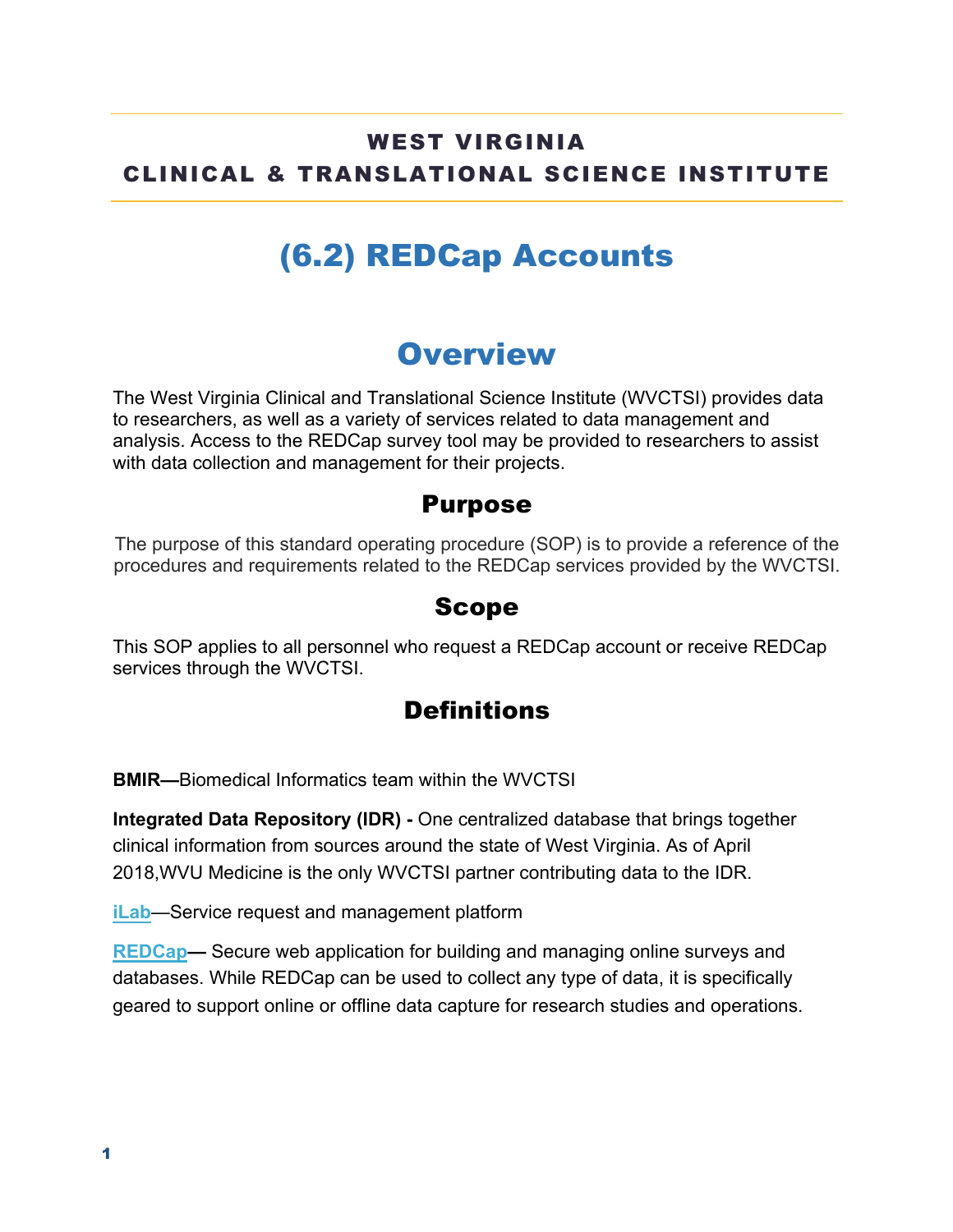# **Policy**

Anyone who requests a REDCap account or other REDCap assistance must be a WVCTSI member and must agree to the online REDCap usage policy. While support and consulting are available to all WVCTSI members, only members who receive either external funding or internal funding (including from the WVCTSI) for this service are eligible to have a WVCTSI staff member build their REDCap project. Anyone who receives a REDCap account from WVCTSI must agree to the data use policies. REDCap accounts will be marked as inactive after six months without use, and deleted after seven years of inactivity.

### Procedures

REDCap accounts and other REDCap assistance must be requested through iLab. Instructions for iLab account creation for WVU members, PBRN members, and other WVCTSI partners are available on the WVCTSI website. After creating an iLab account, WVCTSI REDCap services may be requested through the form within the WVCTSI Clinical Research Design, Epidemiology, and Biostatistics Core using the following instructions:

- 1. From the home page, choose "List all cores" on the left side.
- 2. From the list of cores, select the WVCTSI Clinical Research Design, Epidemiology, and Biostatistics Core. Since this is a closed core, users may need to submit an access request. Access will be approved by a WVCTSI staff within two working days.
- 3. After receiving core access approval email, if necessary, in the upper right hand corner of the core home page, click on the "Request Services" tab.
- 4. Choose "request service" next to REDCap Services.
- 5. Complete the request form in full; then click "submit." A WVCTSI staff member will follow up with the requester within two working days.

### Roles and Responsibilities

It is the responsibility of the account requestor to obtain and maintain appropriate IRB approval and provide all necessary documents and information to WVCTSI. REDCap users are responsible for maintaining the safety of their account, and must notify BMIR